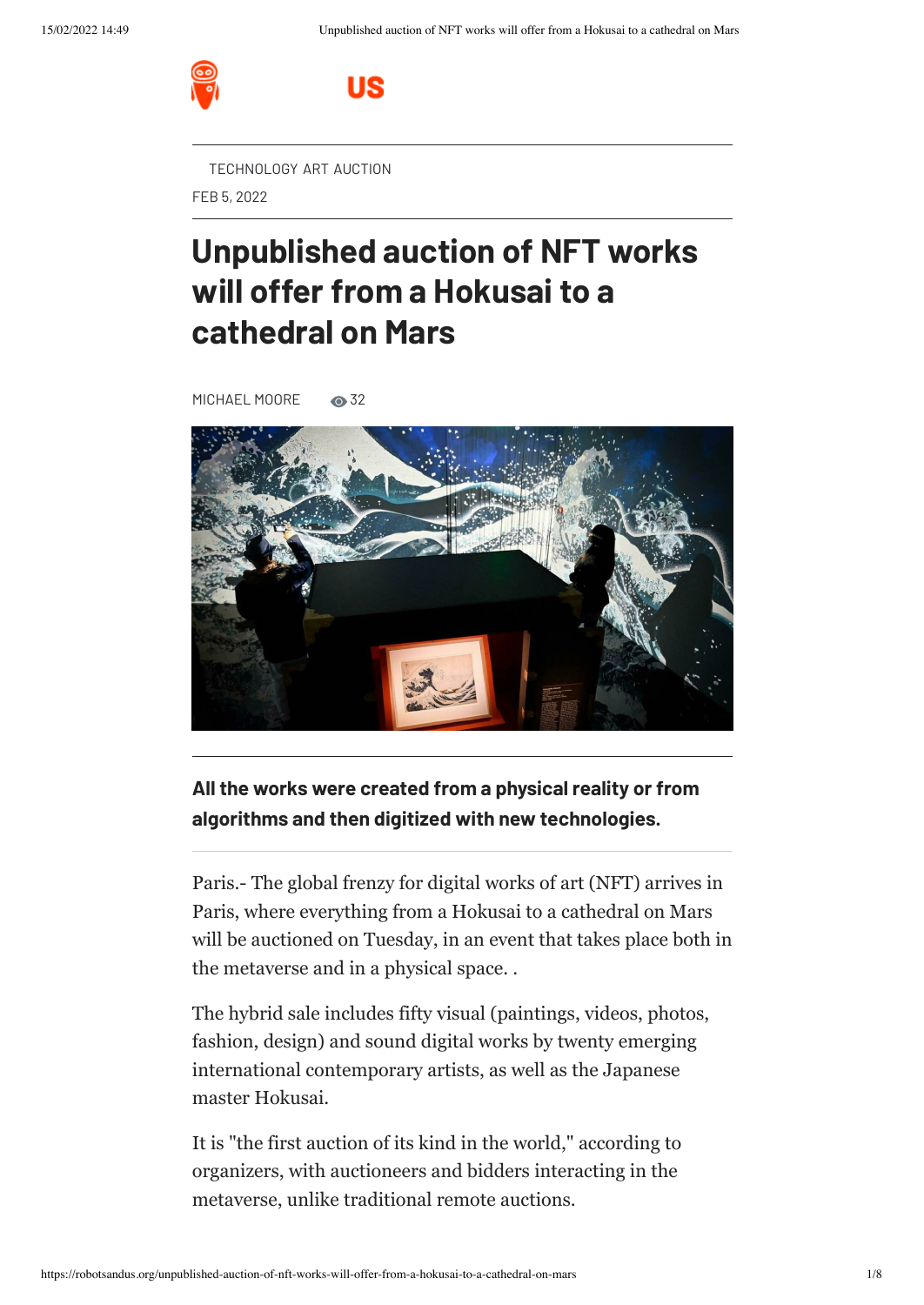Among the contemporary works, a unique 3D creation of a cathedral imagined for the planet Mars stands out, the sale of which will go towards the restoration of the Latin Chapel of the Holy Sepulcher in Jerusalem, according to the Aguttes auction house, which organizes the event.

That house is the one that sold in the form of NFT the first SMS in history for 107,000 euros (\$122,000) in December.

# "Internet safe"

All these works were created from a physical reality or from algorithms and then digitized with new technologies.

"Each one is equipped with a certificate of ownership and authenticity called 'non-fungible token' (non-fungible token or NFT in English), which gives it its value," Maximilien Aguttes, a specialist in the matter at the founded house, explained to AFP. by your father.

This small revolutionary digital object "is registered in the blockchain, a kind of 'internet safe' that allows the encrypted safeguarding of the works, their layout and certification," said Valérie Hasson-Benillouche, founder of the Charlot gallery, pioneer of the digital art.

According to her, NFTs are "a new tool at the service of art that gives artists access to new forms of creation with infinite possibilities and allows them to make themselves known."

With an estimated starting price of between 500 and 70,000 euros (between 570 and 80,000 dollars), the NFT works will be auctioned on Tuesday.

The public will be able to follow the auction through the metaverse, with or without virtual reality headsets," said Aguttes.

## virtual universe

At the same time, the public will be able to admire the works in a 1,000 m2 space replicated in the metaverse, accessible by smartphone, tablet or computer.

You will be able to dialogue with some artists and curators in real time thanks to an internet link that allows you to register for the event, explained Anton Toledano, from the NFT ArtAtak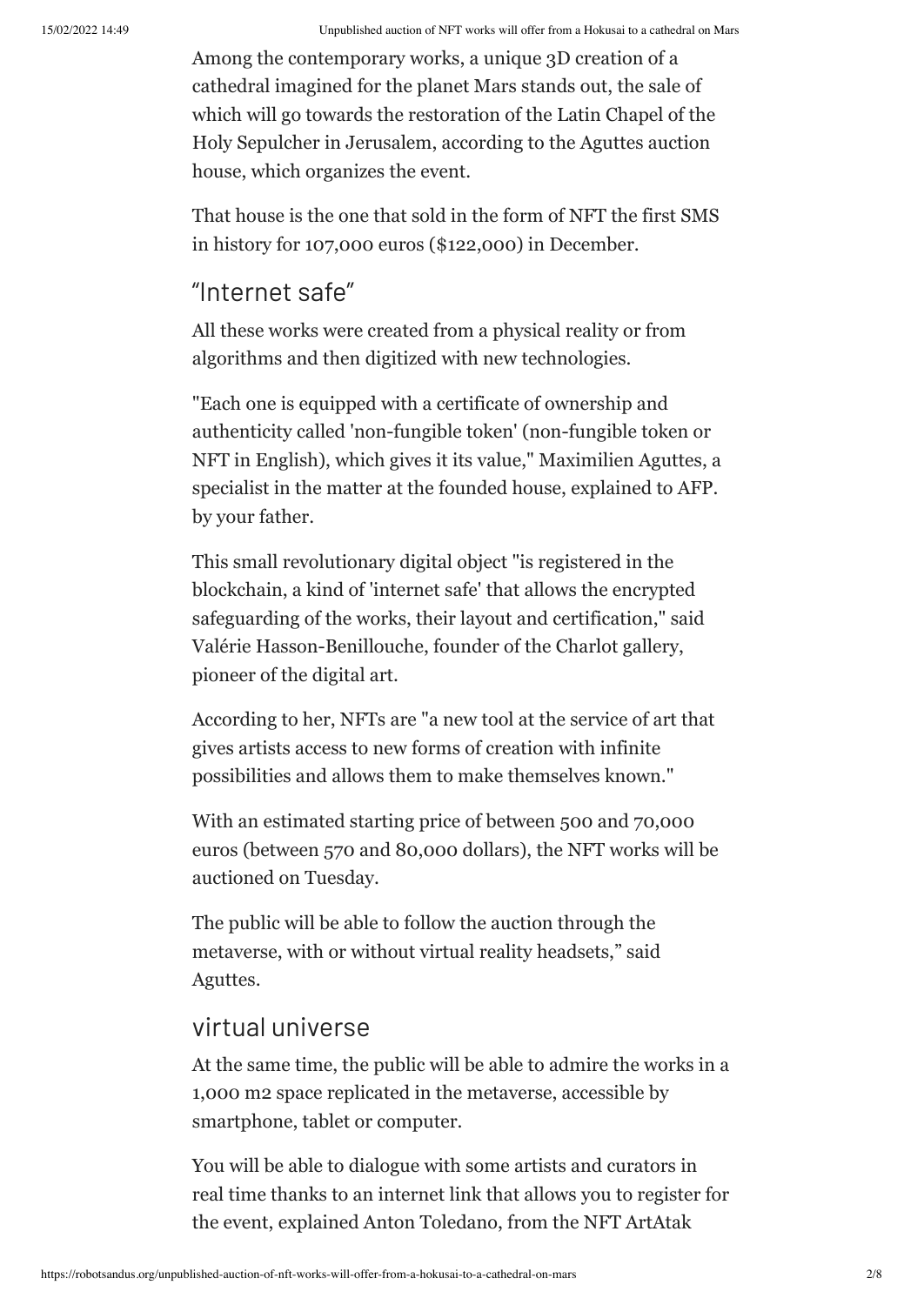platform, which conceived the technological and technical organization of the event.

The public will be able to buy the works in the virtual universe as if they were in real life, he added.

France only authorizes the sale of material goods. "The acquired immaterial work will be sent to the buyer in the form of a USB key and its NFT transferred in the blockchain," Aguttes explained.

These works attract the attention of "collectors who are passionate about new technologies, often young, NFT initiates and investors," he said, but "they also interest museums."

Hokusai's works, which will be put up for sale on Tuesday, are physically in the British Museum, which wanted to make NFT copies with certificates of authenticity.

Several museums have done the same with other works, such as the Hermitage Museum in St. Petersburg, according to Hasson-Benillouche.

"It is a form of investment that ensures the belonging and origin of the works, and that raises new patrons," he said.



# **Related posts**

INTERNET FEB 14, 2022 JONATHAN SALYERS

**In Guayaquil, the first 'internet of things' laboratory will be [implemented;](https://robotsandus.org/in-guayaquil-the-first-internet-of-things-laboratory-will-be-implemented-60-scholarships-will-be-awarded) 60 scholarships will be awarded**



#### SECURITY FEB 11, 2022 RAY BOGNER

**The Tinder [Scammer:](https://robotsandus.org/the-tinder-scammer-how-to-avoid-being-scammed-online) How to Avoid Being Scammed Online**



#### INTERNET FEB 11, 2022 ANTHONY KHAN

**Media publishers sue Google before the European [Commission](https://robotsandus.org/media-publishers-sue-google-before-the-european-commission-for-anti-competitive-conduct) for anticompetitive conduct**

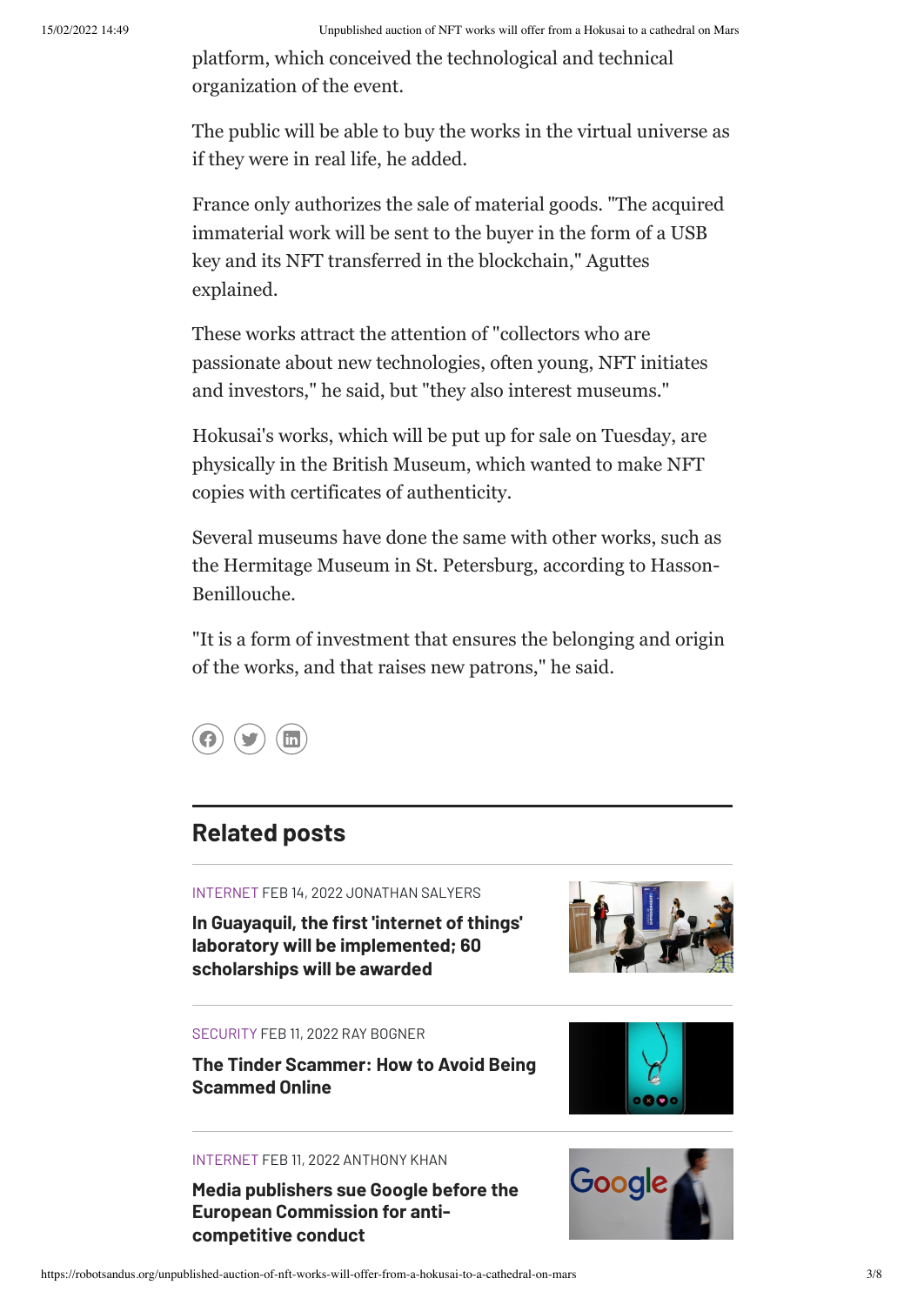# **Articles by this author**



TECHNOLOGY FEB 10, 2022

### **Football: Learn about [limb-tracking](https://robotsandus.org/football-learn-about-limb-tracking-and-how-it-will-revolutionize-the-world-of-this-sport) and how it will revolutionize the world of this sport**

MICHAEL MOORE



TECHNOLOGY FEB 7, 2022

**How to know if they sent you a fake location on [WhatsApp](https://robotsandus.org/how-to-know-if-they-sent-you-a-fake-location-on-whatsapp)** MICHAEL MOORE

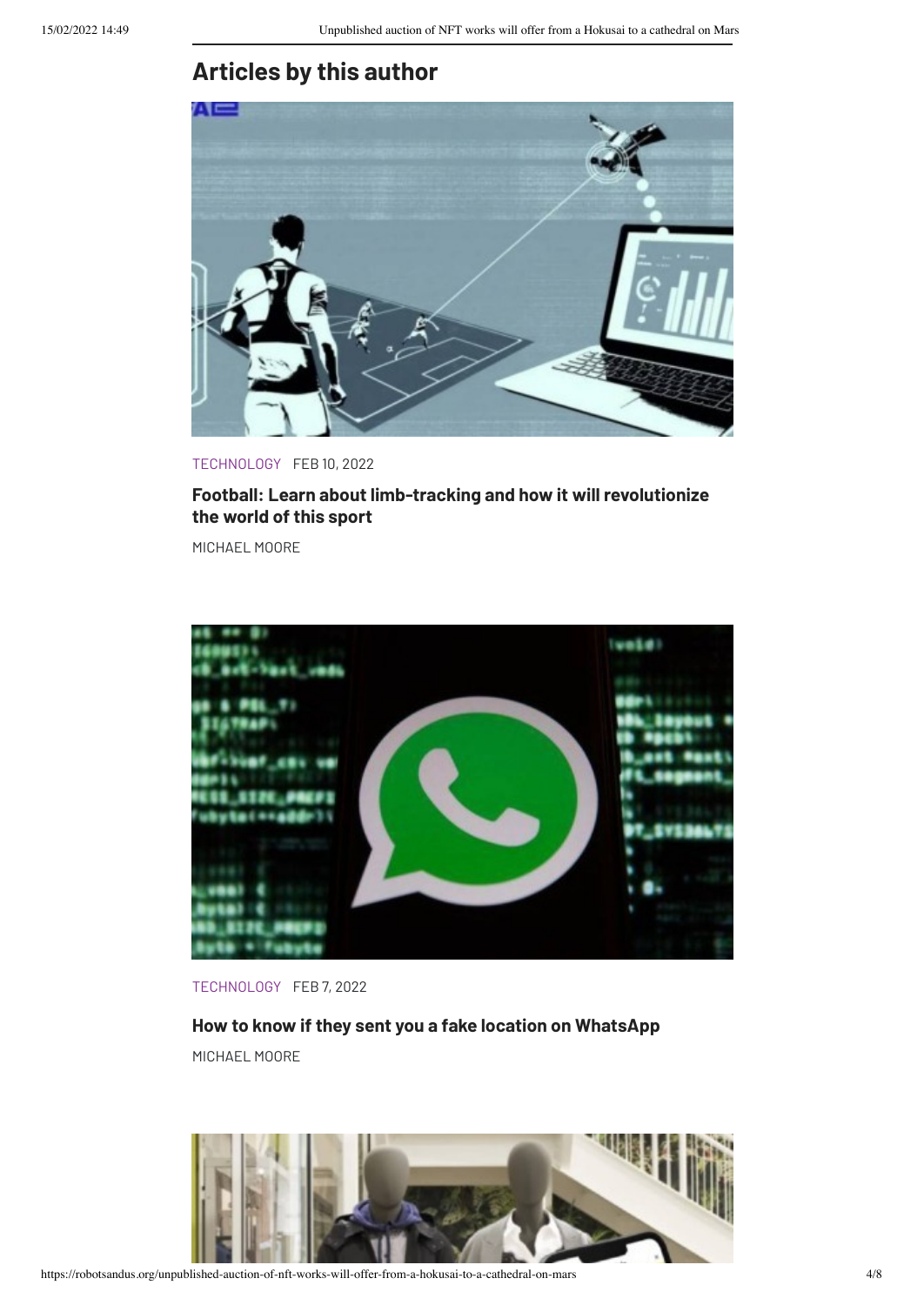15/02/2022 14:49 Unpublished auction of NFT works will offer from a Hokusai to a cathedral on Mars



TECHNOLOGY FEB 1, 2022

## **Amazon Style, the online trade will open a [physical](https://robotsandus.org/amazon-style-the-online-trade-will-open-a-physical-store-in-los-angeles) store in Los Angeles**

MICHAEL MOORE

# **Popular this month**



TECHNOLOGY JAN 18, 2022 **US airlines warn of ['catastrophic'](https://robotsandus.org/us-airlines-warn-of-catastrophic-effects-of-5g-rollout) effects of 5G rollout** ANTHONY KHAN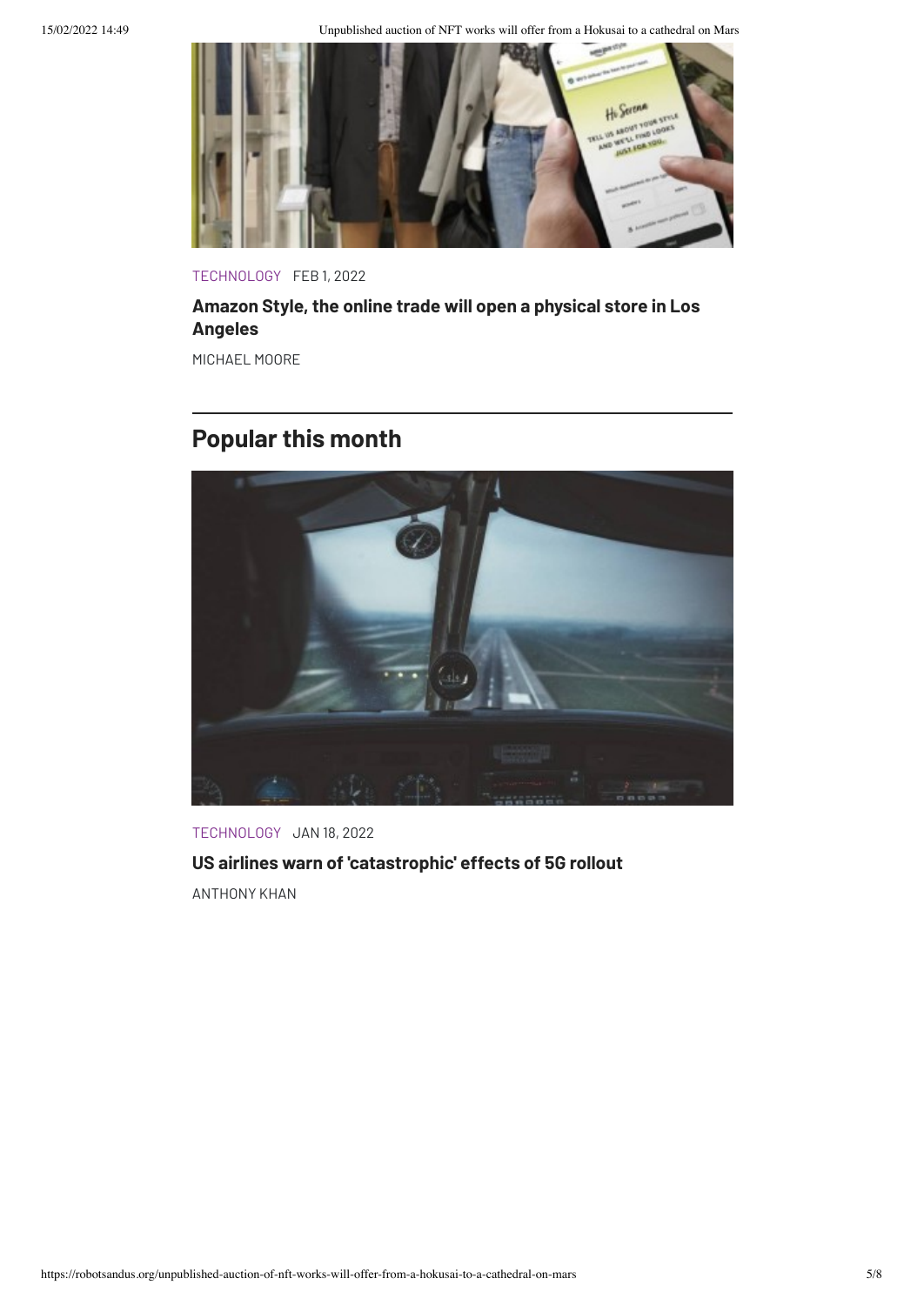15/02/2022 14:49 Unpublished auction of NFT works will offer from a Hokusai to a cathedral on Mars



#### TECHNOLOGY FEB 7, 2022

#### **How to know if they sent you a fake location on [WhatsApp](https://robotsandus.org/how-to-know-if-they-sent-you-a-fake-location-on-whatsapp)**

MICHAEL MOORE



TECHNOLOGY FEB 4, 2022

## **The list of the best keyboard shortcuts for [WhatsApp](https://robotsandus.org/the-list-of-the-best-keyboard-shortcuts-for-whatsapp-web) Web**

ANTHONY KHAN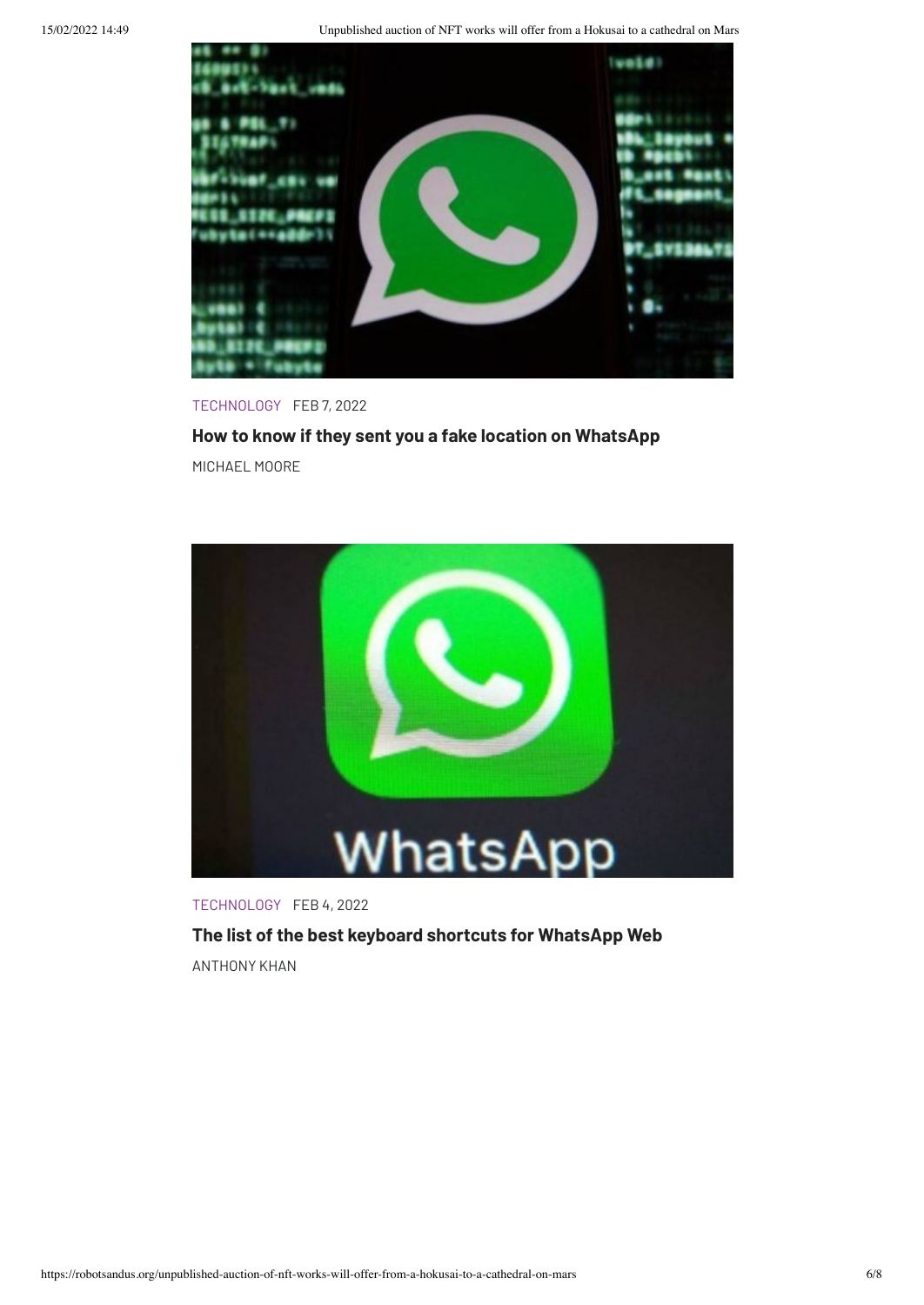

TECHNOLOGY FEB 5, 2022

## **[Unpublished](https://robotsandus.org/unpublished-auction-of-nft-works-will-offer-from-a-hokusai-to-a-cathedral-on-mars) auction of NFT works will offer from a Hokusai to a cathedral on Mars**

MICHAEL MOORE



### ROBOTICS FEB 9, 2022

**Chinese [company](https://robotsandus.org/chinese-company-named-a-robot-as-its-worker-of-2021) named a robot as its worker of 2021** HARVEY EVANS